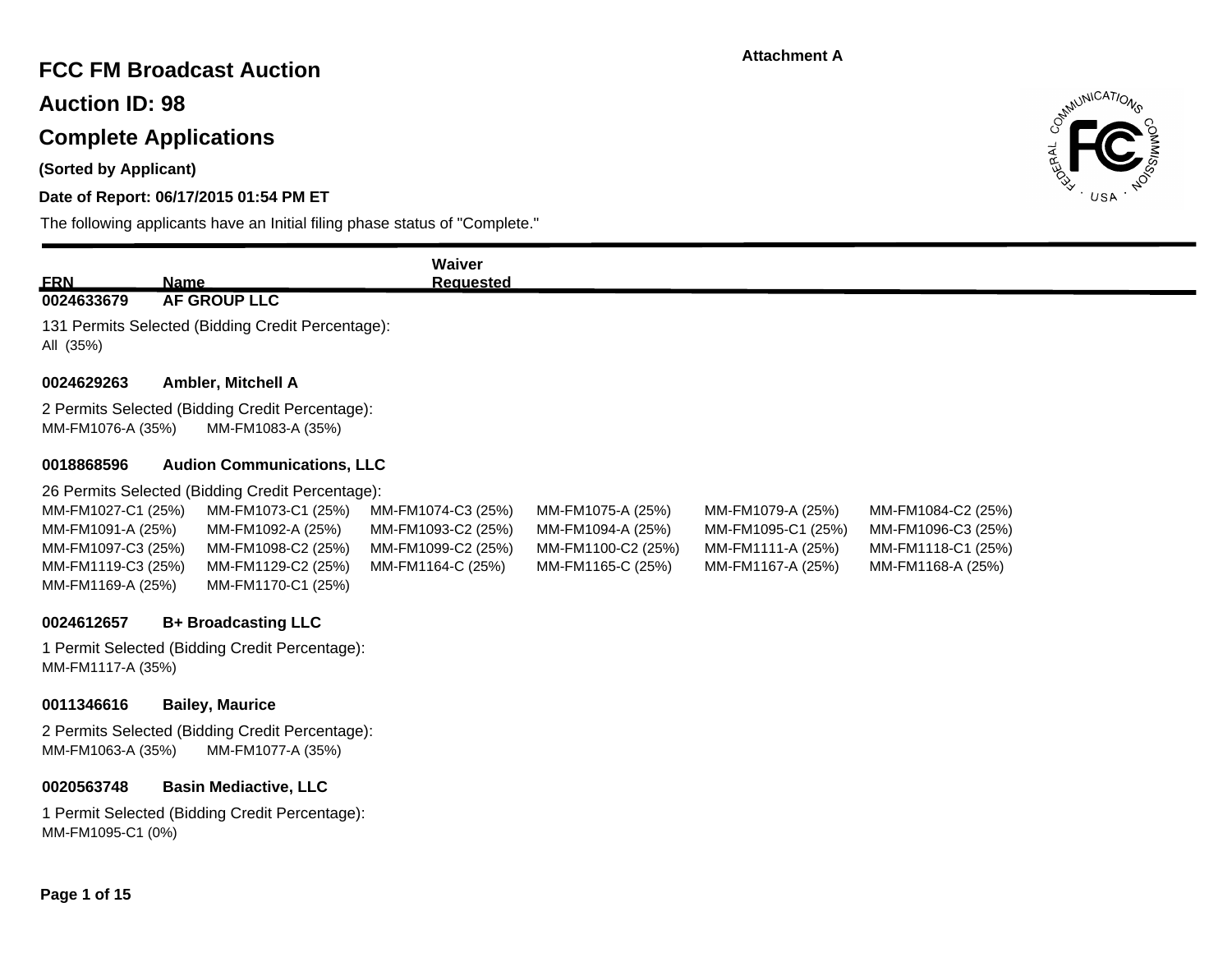## **FCC FM Broadcast Auction**

**Auction ID: 98**

# **Complete Applications**

**(Sorted by Applicant)**

## **Date of Report: 06/17/2015 01:54 PM ET**



| <b>ERN</b>                                                                         | <b>Name</b>               |                                                                                                                                        | Waiver<br><b>Requested</b>                                   |                                                              |                                                              |                                                              |
|------------------------------------------------------------------------------------|---------------------------|----------------------------------------------------------------------------------------------------------------------------------------|--------------------------------------------------------------|--------------------------------------------------------------|--------------------------------------------------------------|--------------------------------------------------------------|
| 0024603177                                                                         | <b>Bennett, Douglas P</b> |                                                                                                                                        |                                                              |                                                              |                                                              |                                                              |
| MM-FM1042-C (35%)                                                                  |                           | 2 Permits Selected (Bidding Credit Percentage):<br>MM-FM1104-A (35%)                                                                   |                                                              |                                                              |                                                              |                                                              |
| 0022835714                                                                         | <b>Boles Jr, James G</b>  |                                                                                                                                        |                                                              |                                                              |                                                              |                                                              |
| MM-FM1039-A (0%)                                                                   |                           | 2 Permits Selected (Bidding Credit Percentage):<br>MM-FM1148-C3 (0%)                                                                   |                                                              |                                                              |                                                              |                                                              |
| 0024628067                                                                         | Brazos TV, Inc.           |                                                                                                                                        |                                                              |                                                              |                                                              |                                                              |
| MM-FM1102-A (35%)<br>MM-FM1139-A (35%)                                             |                           | 7 Permits Selected (Bidding Credit Percentage):<br>MM-FM1105-C3 (35%)                                                                  | MM-FM1106-A (35%)                                            | MM-FM1111-A (35%)                                            | MM-FM1120-A (35%)                                            | MM-FM1137-A (35%)                                            |
| 0024626640                                                                         |                           | <b>Broadcasting, Shemitah</b>                                                                                                          |                                                              |                                                              |                                                              |                                                              |
| MM-FM1027-C1 (35%)                                                                 |                           | 4 Permits Selected (Bidding Credit Percentage):<br>MM-FM1096-C3 (35%)                                                                  | MM-FM1098-C2 (35%)                                           | MM-FM1100-C2 (35%)                                           |                                                              |                                                              |
| 0003780921                                                                         | Brown JR, Stephen J       |                                                                                                                                        |                                                              |                                                              |                                                              |                                                              |
|                                                                                    |                           | 12 Permits Selected (Bidding Credit Percentage):                                                                                       |                                                              |                                                              |                                                              |                                                              |
| MM-FM1039-A (35%)<br>MM-FM1132-A (35%)                                             |                           | MM-FM1044-A (35%)<br>MM-FM1144-A (35%)                                                                                                 | MM-FM1050-A (35%)<br>MM-FM1154-A (35%)                       | MM-FM1091-A (35%)<br>MM-FM1155-A (35%)                       | MM-FM1092-A (35%)<br>MM-FM1161-A (35%)                       | MM-FM1125-A (35%)<br>MM-FM979-A (35%)                        |
| 0023309479                                                                         | <b>Bruton, Ashley A</b>   |                                                                                                                                        |                                                              |                                                              |                                                              |                                                              |
| MM-FM1002-A (35%)<br>MM-FM1036-A (35%)<br>MM-FM1048-C1 (35%)<br>MM-FM1065-C3 (35%) |                           | 20 Permits Selected (Bidding Credit Percentage):<br>MM-FM1004-A (35%)<br>MM-FM1038-C3 (35%)<br>MM-FM1050-A (35%)<br>MM-FM1066-C3 (35%) | MM-FM1005-A (35%)<br>MM-FM1039-A (35%)<br>MM-FM1051-C2 (35%) | MM-FM1022-C2 (35%)<br>MM-FM1042-C (35%)<br>MM-FM1056-A (35%) | MM-FM1027-C1 (35%)<br>MM-FM1044-A (35%)<br>MM-FM1063-A (35%) | MM-FM1033-A (35%)<br>MM-FM1046-C1 (35%)<br>MM-FM1064-A (35%) |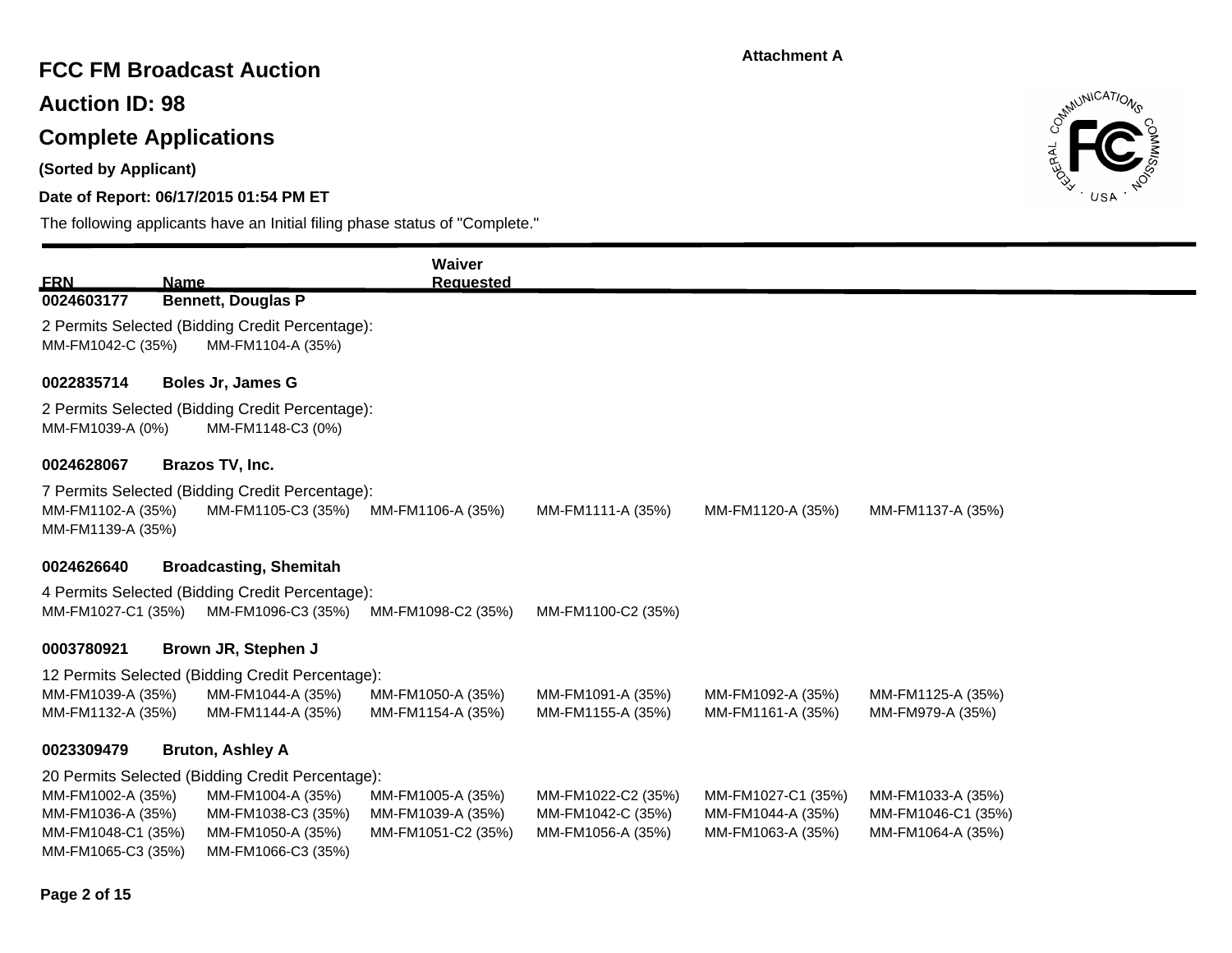# **FCC FM Broadcast Auction**

**Auction ID: 98**

# **Complete Applications**

**(Sorted by Applicant)**

## **Date of Report: 06/17/2015 01:54 PM ET**



| <b>FRN</b>                                                  | <b>Name</b>                                                         | Waiver<br><b>Requested</b>              |                                         |                                         |                                        |  |
|-------------------------------------------------------------|---------------------------------------------------------------------|-----------------------------------------|-----------------------------------------|-----------------------------------------|----------------------------------------|--|
| 0024627416                                                  | Burke, John P                                                       |                                         |                                         |                                         |                                        |  |
| All (35%)                                                   | 131 Permits Selected (Bidding Credit Percentage):                   |                                         |                                         |                                         |                                        |  |
| 0002927218                                                  | <b>Chadwick Bay Broadcasting</b><br>Corporation                     |                                         |                                         |                                         |                                        |  |
| MM-FM1090-A (0%)                                            | 1 Permit Selected (Bidding Credit Percentage):                      |                                         |                                         |                                         |                                        |  |
| 0008938060                                                  | <b>Chincoteague Broadcasting</b><br>Corporation                     |                                         |                                         |                                         |                                        |  |
| MM-FM1005-A (0%)                                            | 2 Permits Selected (Bidding Credit Percentage):<br>MM-FM1056-A (0%) |                                         |                                         |                                         |                                        |  |
| 0018222695                                                  | <b>Cochise Media Licenses LLC</b>                                   |                                         |                                         |                                         |                                        |  |
|                                                             | 13 Permits Selected (Bidding Credit Percentage):                    |                                         |                                         |                                         |                                        |  |
| MM-FM1066-C3 (0%)<br>MM-FM1089-C3 (0%)<br>MM-FM978-C3 (0%)  | MM-FM1067-C (0%)<br>MM-FM1164-C (0%)                                | MM-FM1068-C3 (0%)<br>MM-FM1165-C (0%)   | MM-FM1073-C1 (0%)<br>MM-FM1170-C1 (0%)  | MM-FM1074-C3 (0%)<br>MM-FM1171-C (0%)   | MM-FM1088-C1 (0%)<br>MM-FM477-A (0%)   |  |
| 0024637548                                                  | <b>Colt Comm Partnership</b>                                        |                                         |                                         |                                         |                                        |  |
|                                                             | 14 Permits Selected (Bidding Credit Percentage):                    |                                         |                                         |                                         |                                        |  |
| MM-FM1046-C1 (35%)<br>MM-FM1081-A (35%)<br>MM-FM459-A (35%) | MM-FM1064-A (35%)<br>MM-FM1096-C3 (35%)<br>MM-FM979-A (35%)         | MM-FM1070-A (35%)<br>MM-FM1098-C2 (35%) | MM-FM1072-A (35%)<br>MM-FM1099-C2 (35%) | MM-FM1076-A (35%)<br>MM-FM1147-C3 (35%) | MM-FM1077-A (35%)<br>MM-FM1162-A (35%) |  |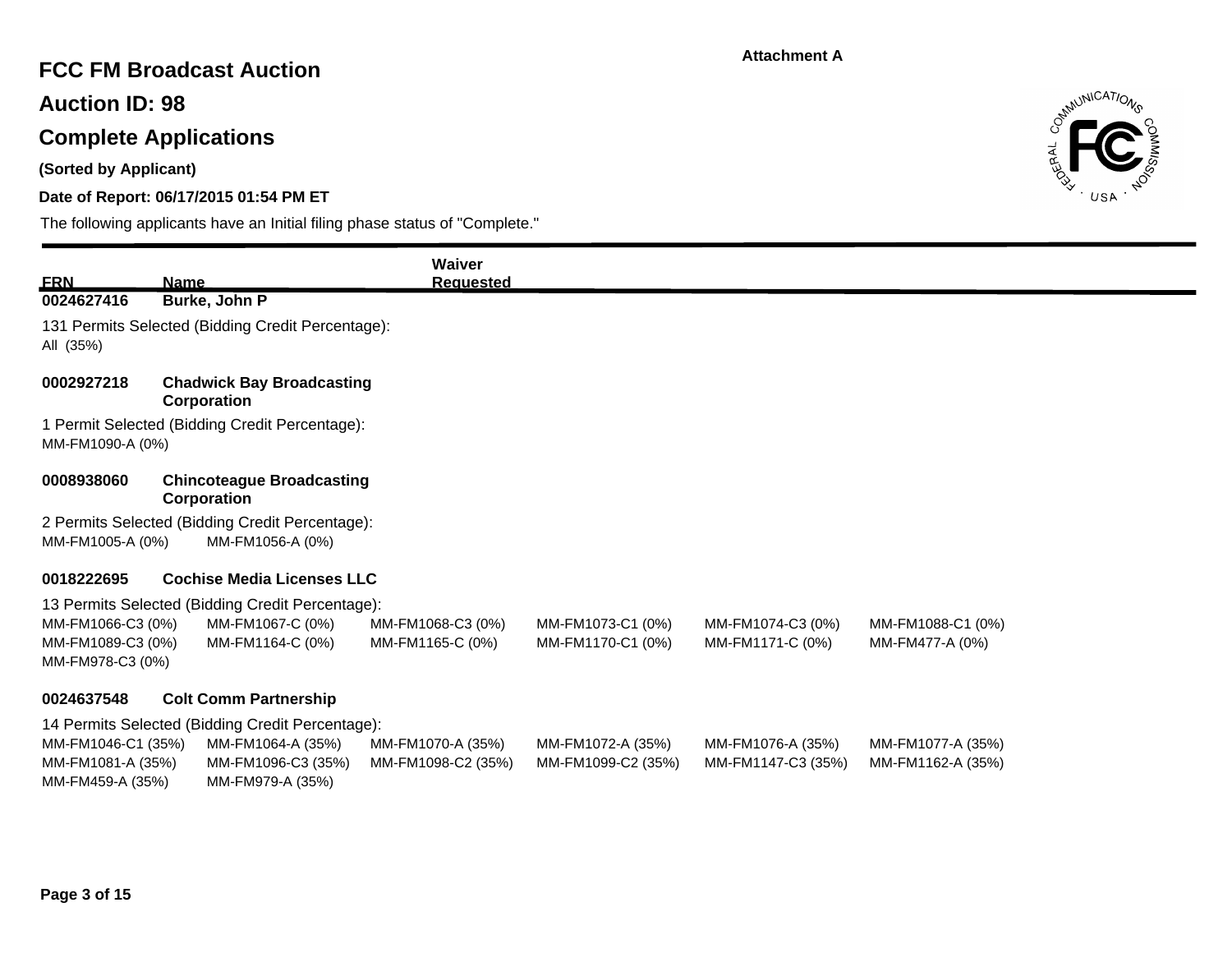## **FCC FM Broadcast Auction**

**Auction ID: 98**

# **Complete Applications**

**(Sorted by Applicant)**

## **Date of Report: 06/17/2015 01:54 PM ET**



|                   |                                                   | Waiver            |                  |
|-------------------|---------------------------------------------------|-------------------|------------------|
| <b>ERN</b>        | <b>Name</b>                                       | <b>Requested</b>  |                  |
| 0018893537        | Comras, Richard                                   |                   |                  |
| MM-FM1071-A (35%) | 1 Permit Selected (Bidding Credit Percentage):    |                   |                  |
| 0022419329        | <b>Connoisseur Media Licenses, LLC</b>            |                   |                  |
| MM-FM1090-A (0%)  | 1 Permit Selected (Bidding Credit Percentage):    |                   |                  |
| 0012131397        | <b>CONTEMPORARY</b><br><b>COMMUNICATIONS LLC</b>  |                   |                  |
|                   | 4 Permits Selected (Bidding Credit Percentage):   |                   |                  |
| MM-FM1064-A (0%)  | MM-FM1085-C2 (0%)                                 | MM-FM1131-C2 (0%) | MM-FM1166-B (0%) |
| 0024632747        | Crain Sr., Larry                                  |                   |                  |
|                   | 1 Permit Selected (Bidding Credit Percentage):    |                   |                  |
| MM-FM1065-C3 (0%) |                                                   |                   |                  |
| 0008774135        | <b>Delta Media Corporation</b>                    |                   |                  |
|                   | 2 Permits Selected (Bidding Credit Percentage):   |                   |                  |
| MM-FM1002-A (0%)  | MM-FM1004-A (0%)                                  |                   |                  |
| 0011335890        | Eaton, Edgar                                      |                   |                  |
| All (35%)         | 131 Permits Selected (Bidding Credit Percentage): |                   |                  |
|                   |                                                   |                   |                  |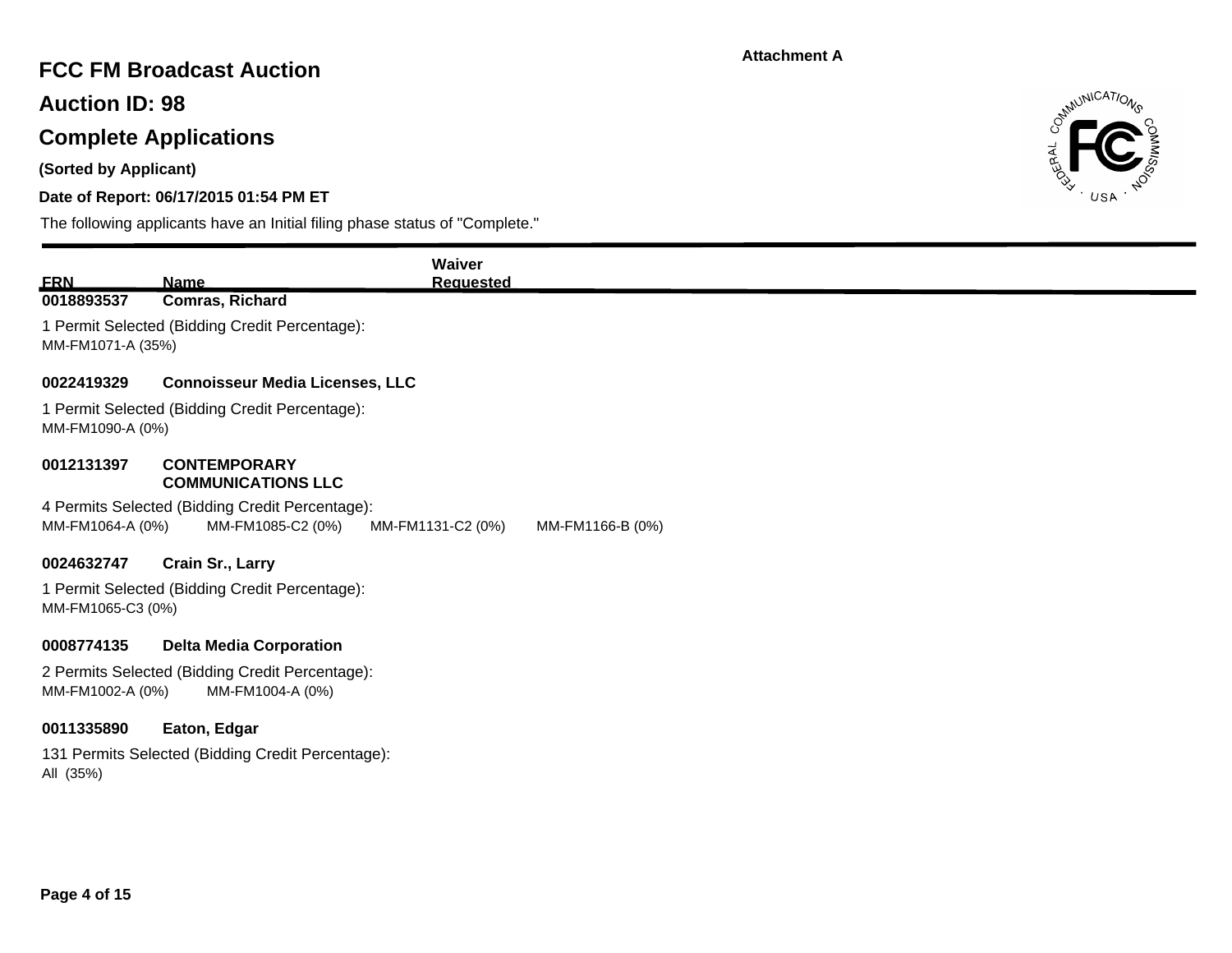# **FCC FM Broadcast Auction**

**Auction ID: 98**

# **Complete Applications**

**(Sorted by Applicant)**

## **Date of Report: 06/17/2015 01:54 PM ET**



| <b>ERN</b>        | <b>Name</b>                                       | Waiver<br><b>Requested</b> |
|-------------------|---------------------------------------------------|----------------------------|
| 0004121000        | <b>Educational Media Foundation</b>               |                            |
| All (0%)          | 131 Permits Selected (Bidding Credit Percentage): |                            |
| 0004434866        | <b>Entercom License, LLC</b>                      |                            |
| All (0%)          | 131 Permits Selected (Bidding Credit Percentage): |                            |
| 0003790367        | Flinn Jr., George S                               |                            |
| All (0%)          | 131 Permits Selected (Bidding Credit Percentage): |                            |
| 0020816138        | FMI Media, Inc.                                   |                            |
| All (0%)          | 131 Permits Selected (Bidding Credit Percentage): |                            |
| 0005050836        | Freedom Broadcasting, Inc.                        |                            |
| MM-FM1065-C3 (0%) | 1 Permit Selected (Bidding Credit Percentage):    |                            |
| 0022119663        | Gallegos, Eduardo                                 |                            |
| MM-FM1146-A (35%) | 1 Permit Selected (Bidding Credit Percentage):    |                            |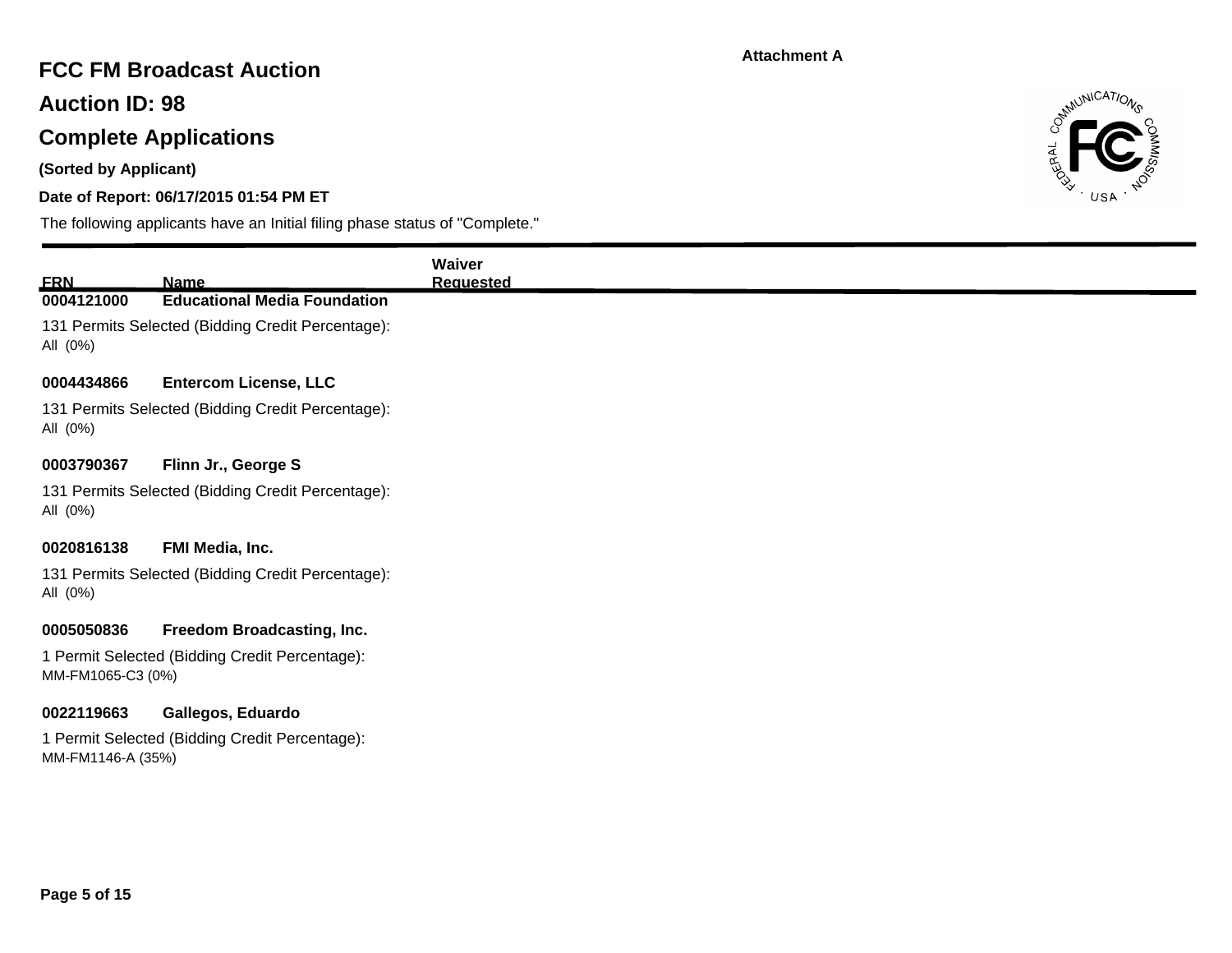## **FCC FM Broadcast Auction**

**Auction ID: 98**

# **Complete Applications**

**(Sorted by Applicant)**

## **Date of Report: 06/17/2015 01:54 PM ET**



|                          |                                                                                          | Waiver                                   |                   |
|--------------------------|------------------------------------------------------------------------------------------|------------------------------------------|-------------------|
| <b>ERN</b><br>0003772498 | <b>Name</b><br><b>Georgia-Carolina Radiocasting</b><br>Company, LLC                      | <b>Requested</b>                         |                   |
| MM-FM1076-A (0%)         | 2 Permits Selected (Bidding Credit Percentage):<br>MM-FM1077-A (0%)                      |                                          |                   |
| 0024631731               | Giraldo, luis E                                                                          |                                          |                   |
| MM-FM1142-C3 (35%)       | 1 Permit Selected (Bidding Credit Percentage):                                           |                                          |                   |
| 0023931546               | <b>Good News Broadcasting Network,</b><br><b>Inc</b>                                     |                                          |                   |
| MM-FM1068-C3 (35%)       | 2 Permits Selected (Bidding Credit Percentage):<br>MM-FM978-C3 (35%)                     |                                          |                   |
| 0024626434               | Greig, Ryan                                                                              |                                          |                   |
|                          | 5 Permits Selected (Bidding Credit Percentage):<br>MM-FM1038-C3 (35%) MM-FM1066-C3 (35%) | MM-FM1074-C3 (35%)<br>MM-FM1142-C3 (35%) | MM-FM978-C3 (35%) |
| 0011335098               | <b>Hispanic Target Media Inc.</b>                                                        |                                          |                   |
| All (0%)                 | 131 Permits Selected (Bidding Credit Percentage):                                        |                                          |                   |
| 0004366886               | <b>Hometown Broadcasting of</b><br>Danville, Inc.                                        |                                          |                   |
| MM-FM1080-A (0%)         | 1 Permit Selected (Bidding Credit Percentage):                                           |                                          |                   |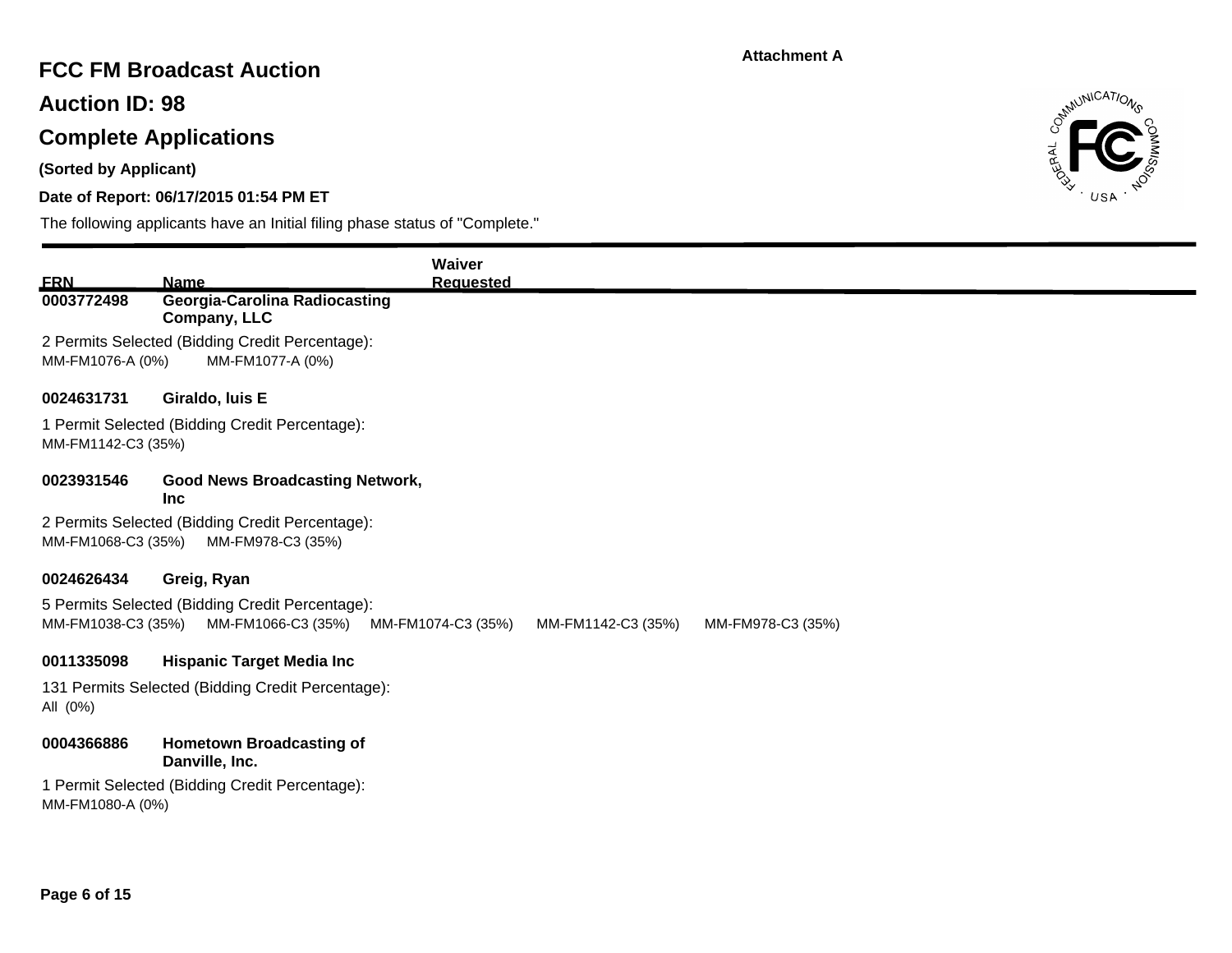## **FCC FM Broadcast Auction**

**Auction ID: 98**

# **Complete Applications**

**(Sorted by Applicant)**

## **Date of Report: 06/17/2015 01:54 PM ET**



| <b>ERN</b>                              | <b>Name</b>                                                                                  | Waiver<br><b>Requested</b>              |                                         |                                       |                                        |  |
|-----------------------------------------|----------------------------------------------------------------------------------------------|-----------------------------------------|-----------------------------------------|---------------------------------------|----------------------------------------|--|
| 0024623985                              | Iris Media, LLC                                                                              |                                         |                                         |                                       |                                        |  |
| MM-FM1084-C2 (35%)                      | 1 Permit Selected (Bidding Credit Percentage):                                               |                                         |                                         |                                       |                                        |  |
| 0013876875                              | <b>Jackman Holding Company, LLC</b>                                                          |                                         |                                         |                                       |                                        |  |
| All (0%)                                | 131 Permits Selected (Bidding Credit Percentage):                                            |                                         |                                         |                                       |                                        |  |
| 0024612806                              | <b>Kizart Media Partners</b>                                                                 |                                         |                                         |                                       |                                        |  |
| MM-FM1085-C2 (35%)                      | 1 Permit Selected (Bidding Credit Percentage):                                               |                                         |                                         |                                       |                                        |  |
| 0011337292                              | Kona Coast Radio, LLC                                                                        |                                         |                                         |                                       |                                        |  |
| All (0%)                                | 131 Permits Selected (Bidding Credit Percentage):                                            |                                         |                                         |                                       |                                        |  |
| 0004992343                              | L. Topaz Enterprises, Inc.                                                                   |                                         |                                         |                                       |                                        |  |
| MM-FM1022-C2 (25%)<br>MM-FM1079-A (25%) | 12 Permits Selected (Bidding Credit Percentage):<br>MM-FM1027-C1 (25%)<br>MM-FM1089-C3 (25%) | MM-FM1066-C3 (25%)<br>MM-FM1092-A (25%) | MM-FM1068-C3 (25%)<br>MM-FM1166-B (25%) | MM-FM1070-A (25%)<br>MM-FM477-A (25%) | MM-FM1072-A (25%)<br>MM-FM978-C3 (25%) |  |
| 0004054516                              | <b>Lincoln-Garrard Broadcasting Co.,</b><br>Inc.                                             |                                         |                                         |                                       |                                        |  |
| MM-FM1080-A (0%)                        | 1 Permit Selected (Bidding Credit Percentage):                                               |                                         |                                         |                                       |                                        |  |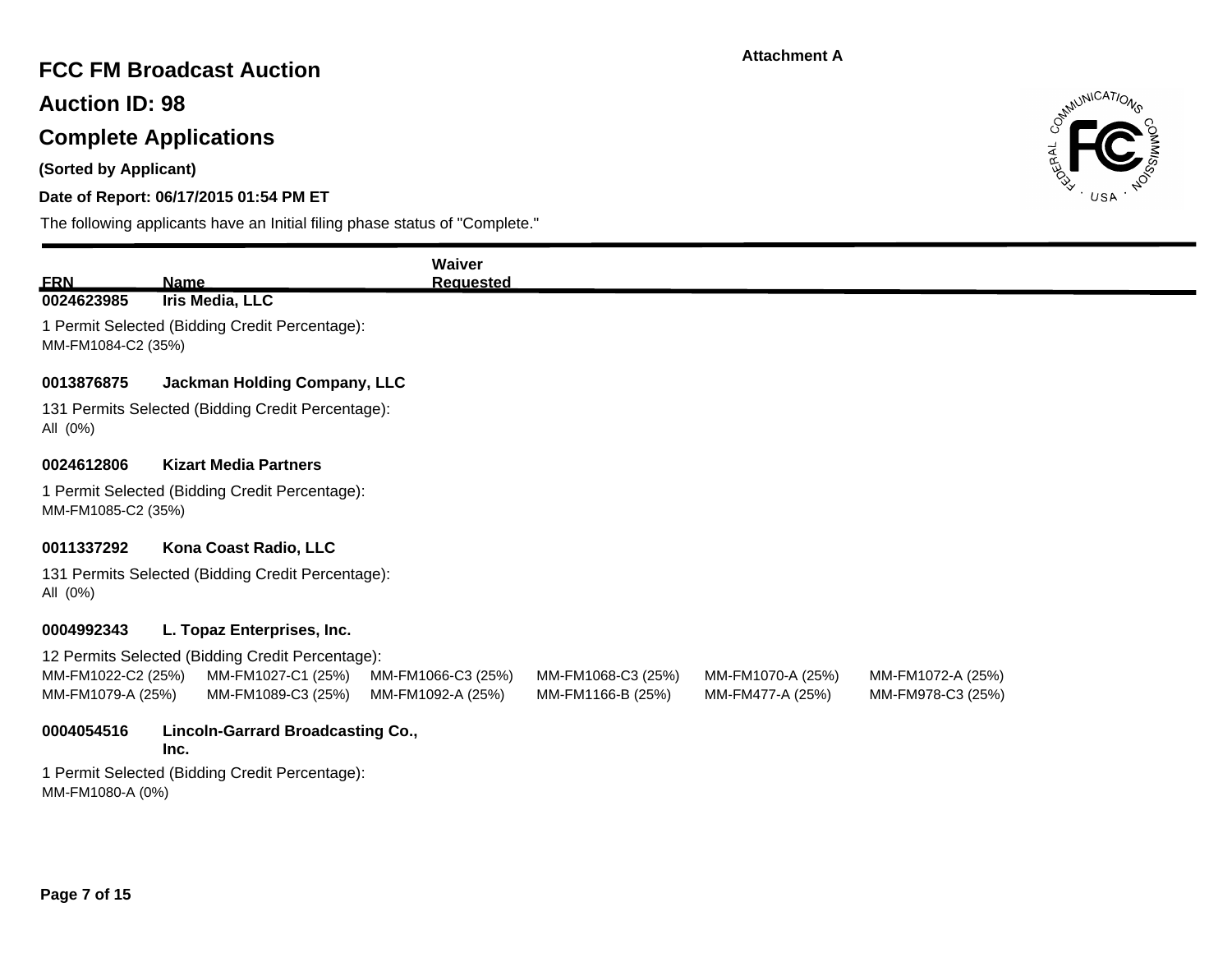# **FCC FM Broadcast Auction**

**Auction ID: 98**

# **Complete Applications**

**(Sorted by Applicant)**

## **Date of Report: 06/17/2015 01:54 PM ET**



| <b>ERN</b>         | <b>Name</b>                                                          | Waiver<br><b>Requested</b> |
|--------------------|----------------------------------------------------------------------|----------------------------|
| 0003786225         | lout, James M<br>1 Permit Selected (Bidding Credit Percentage):      |                            |
| MM-FM1004-A (0%)   |                                                                      |                            |
| 0024627341         | <b>Media, Simcoe</b>                                                 |                            |
| MM-FM1022-C2 (35%) | 1 Permit Selected (Bidding Credit Percentage):                       |                            |
| 0019269422         | Miller, Brett E                                                      |                            |
| All (35%)          | 131 Permits Selected (Bidding Credit Percentage):                    |                            |
| 0011338985         | Miriam Media, Inc.                                                   |                            |
| All (0%)           | 131 Permits Selected (Bidding Credit Percentage):                    |                            |
| 0024637167         | <b>MORI, JOHN D</b>                                                  |                            |
| MM-FM1056-A (35%)  | 1 Permit Selected (Bidding Credit Percentage):                       |                            |
| 0021342001         | <b>Multi-Cultural Diversity Radio, Inc.</b>                          |                            |
| MM-FM1166-B (25%)  | 1 Permit Selected (Bidding Credit Percentage):                       |                            |
| 0024637555         | Munera, Campo E<br>131 Permits Selected (Bidding Credit Percentage): |                            |
| All (35%)          |                                                                      |                            |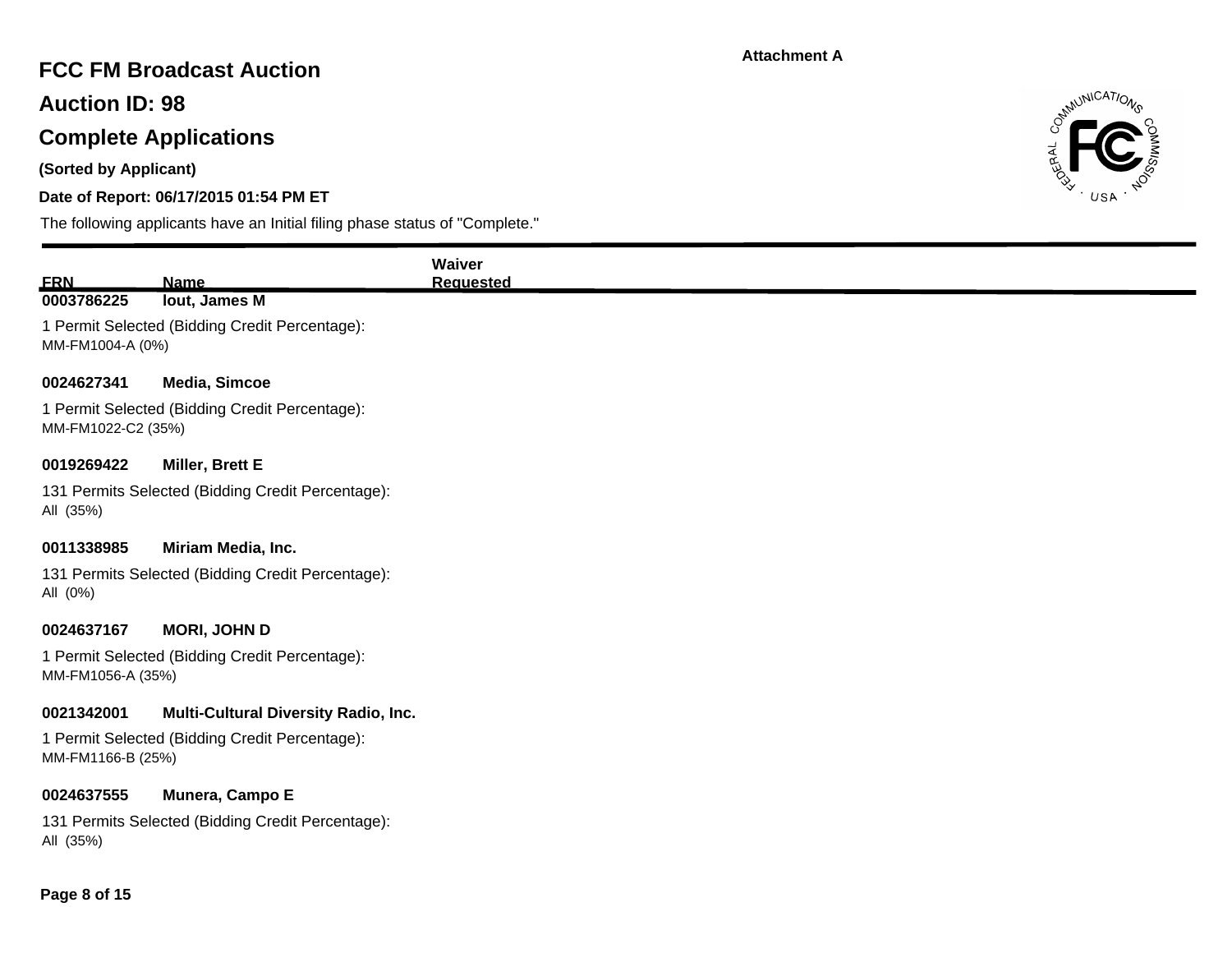## **FCC FM Broadcast Auction**

**Auction ID: 98**

## **Complete Applications**

**(Sorted by Applicant)**

## **Date of Report: 06/17/2015 01:54 PM ET**



| <b>FRN</b>                                                    | <b>Name</b> |                                                                                                                  | Waiver<br><b>Requested</b>                                    |                                                             |                                                              |                                        |
|---------------------------------------------------------------|-------------|------------------------------------------------------------------------------------------------------------------|---------------------------------------------------------------|-------------------------------------------------------------|--------------------------------------------------------------|----------------------------------------|
| 0005931043                                                    | Inc.        | <b>New Wavo Communication Group,</b>                                                                             |                                                               |                                                             |                                                              |                                        |
| MM-FM1111-A (25%)                                             |             | 1 Permit Selected (Bidding Credit Percentage):                                                                   |                                                               |                                                             |                                                              |                                        |
| 0024627929                                                    |             | Nicholson, Candace E                                                                                             |                                                               |                                                             |                                                              |                                        |
| MM-FM1022-C2 (35%)<br>MM-FM1114-A (35%)<br>MM-FM1153-C3 (35%) |             | 17 Permits Selected (Bidding Credit Percentage):<br>MM-FM1033-A (35%)<br>MM-FM1115-A (35%)<br>MM-FM1156-C1 (35%) | MM-FM1051-C2 (35%)<br>MM-FM1121-A (35%)<br>MM-FM1157-C2 (35%) | MM-FM1056-A (35%)<br>MM-FM1124-A (35%)<br>MM-FM1163-A (35%) | MM-FM1070-A (35%)<br>MM-FM1142-C3 (35%)<br>MM-FM1166-B (35%) | MM-FM1072-A (35%)<br>MM-FM1152-A (35%) |
| 0003778677                                                    | <b>LLC</b>  | <b>Northeast Colorado Broadcasting</b>                                                                           |                                                               |                                                             |                                                              |                                        |
| MM-FM1073-C1 (0%)                                             |             | 1 Permit Selected (Bidding Credit Percentage):                                                                   |                                                               |                                                             |                                                              |                                        |
| 0021110440                                                    |             | <b>NYX Communications, Inc.</b>                                                                                  |                                                               |                                                             |                                                              |                                        |
| MM-FM1005-A (0%)<br>MM-FM978-C3 (0%)                          |             | 7 Permits Selected (Bidding Credit Percentage):<br>MM-FM1066-C3 (0%)                                             | MM-FM1068-C3 (0%)                                             | MM-FM1089-C3 (0%)                                           | MM-FM1164-C (0%)                                             | MM-FM1166-B (0%)                       |
| 0001549252                                                    |             | <b>Oregon Public Broadcasting</b>                                                                                |                                                               |                                                             |                                                              |                                        |
| MM-FM1022-C2 (0%)                                             |             | 1 Permit Selected (Bidding Credit Percentage):                                                                   |                                                               |                                                             |                                                              |                                        |
| 0024636961                                                    |             | <b>Protelse LLC</b>                                                                                              |                                                               |                                                             |                                                              |                                        |
|                                                               |             | 73 Permits Selected (Bidding Credit Percentage):                                                                 |                                                               |                                                             |                                                              |                                        |
| MM-FM1033-A (35%)<br>MM-FM1046-C1 (35%)                       |             | MM-FM1036-A (35%)<br>MM-FM1048-C1 (35%)                                                                          | MM-FM1038-C3 (35%)<br>MM-FM1050-A (35%)                       | MM-FM1039-A (35%)<br>MM-FM1051-C2 (35%)                     | MM-FM1042-C (35%)<br>MM-FM1102-A (35%)                       | MM-FM1044-A (35%)<br>MM-FM1103-A (35%) |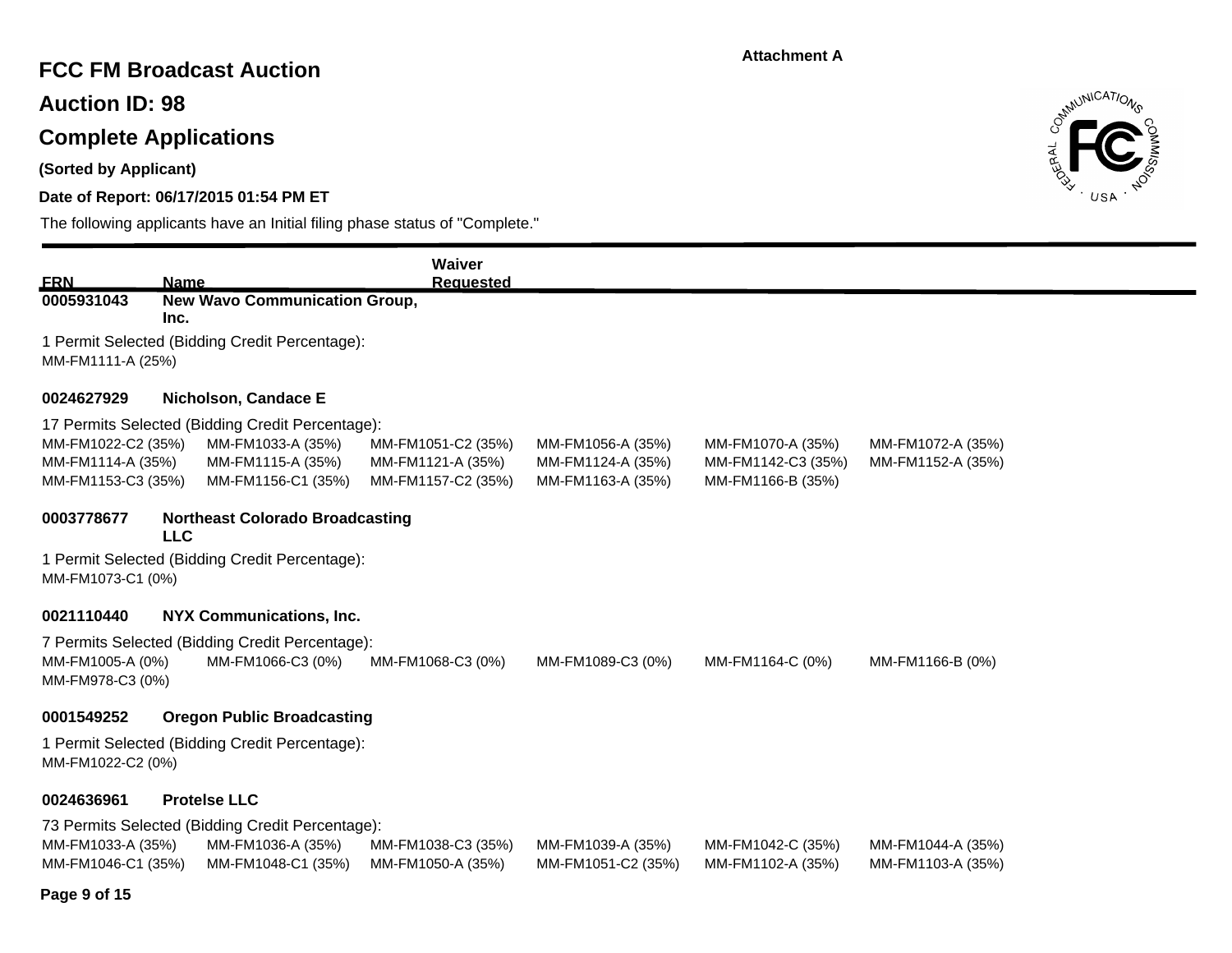## **FCC FM Broadcast Auction**

**Auction ID: 98**

## **Complete Applications**

**(Sorted by Applicant)**

## **Date of Report: 06/17/2015 01:54 PM ET**

The following applicants have an Initial filing phase status of "Complete."



| <u>ERN</u><br><b>Name</b> |                                                  | Waiver<br><b>Requested</b> |                    |                    |                    |
|---------------------------|--------------------------------------------------|----------------------------|--------------------|--------------------|--------------------|
| 0024636961                | <b>Protelse LLC</b>                              |                            |                    |                    |                    |
|                           | 73 Permits Selected (Bidding Credit Percentage): |                            |                    |                    |                    |
| MM-FM1104-A (35%)         | MM-FM1105-C3 (35%)                               | MM-FM1106-A (35%)          | MM-FM1107-A (35%)  | MM-FM1108-A (35%)  | MM-FM1109-C3 (35%) |
| MM-FM1110-C3 (35%)        | MM-FM1111-A (35%)                                | MM-FM1112-A (35%)          | MM-FM1113-A (35%)  | MM-FM1114-A (35%)  | MM-FM1115-A (35%)  |
| MM-FM1116-A (35%)         | MM-FM1117-A (35%)                                | MM-FM1118-C1 (35%)         | MM-FM1119-C3 (35%) | MM-FM1120-A (35%)  | MM-FM1121-A (35%)  |
| MM-FM1122-A (35%)         | MM-FM1123-A (35%)                                | MM-FM1124-A (35%)          | MM-FM1125-A (35%)  | MM-FM1126-C3 (35%) | MM-FM1127-C3 (35%) |
| MM-FM1128-A (35%)         | MM-FM1129-C2 (35%)                               | MM-FM1130-A (35%)          | MM-FM1131-C2 (35%) | MM-FM1132-A (35%)  | MM-FM1133-A (35%)  |
| MM-FM1134-A (35%)         | MM-FM1135-A (35%)                                | MM-FM1136-A (35%)          | MM-FM1137-A (35%)  | MM-FM1138-A (35%)  | MM-FM1139-A (35%)  |
| MM-FM1140-A (35%)         | MM-FM1141-A (35%)                                | MM-FM1142-C3 (35%)         | MM-FM1143-C3 (35%) | MM-FM1144-A (35%)  | MM-FM1145-A (35%)  |
| MM-FM1146-A (35%)         | MM-FM1147-C3 (35%)                               | MM-FM1148-C3 (35%)         | MM-FM1149-A (35%)  | MM-FM1150-A (35%)  | MM-FM1151-C3 (35%) |
| MM-FM1152-A (35%)         | MM-FM1153-C3 (35%)                               | MM-FM1154-A (35%)          | MM-FM1155-A (35%)  | MM-FM1156-C1 (35%) | MM-FM1157-C2 (35%) |
| MM-FM1158-A (35%)         | MM-FM1159-C3 (35%)                               | MM-FM1160-C3 (35%)         | MM-FM1161-A (35%)  | MM-FM1162-A (35%)  | MM-FM1163-A (35%)  |
| MM-FM459-A (35%)          |                                                  |                            |                    |                    |                    |
| 0008555310                | pyeatt, katherine                                |                            |                    |                    |                    |
|                           |                                                  |                            |                    |                    |                    |
|                           | 77 Permits Selected (Bidding Credit Percentage): |                            |                    |                    |                    |
| MM-FM1033-A (35%)         | MM-FM1036-A (35%)                                | MM-FM1038-C3 (35%)         | MM-FM1039-A (35%)  | MM-FM1042-C (35%)  | MM-FM1044-A (35%)  |
| MM-FM1046-C1 (35%)        | MM-FM1048-C1 (35%)                               | MM-FM1050-A (35%)          | MM-FM1051-C2 (35%) | MM-FM1091-A (35%)  | MM-FM1092-A (35%)  |
| MM-FM1093-C2 (35%)        | MM-FM1094-A (35%)                                | MM-FM1102-A (35%)          | MM-FM1103-A (35%)  | MM-FM1104-A (35%)  | MM-FM1105-C3 (35%) |
| MM-FM1106-A (35%)         | MM-FM1107-A (35%)                                | MM-FM1108-A (35%)          | MM-FM1109-C3 (35%) | MM-FM1110-C3 (35%) | MM-FM1111-A (35%)  |
| MM-FM1112-A (35%)         | MM-FM1113-A (35%)                                | MM-FM1114-A (35%)          | MM-FM1115-A (35%)  | MM-FM1116-A (35%)  | MM-FM1117-A (35%)  |
| MM-FM1118-C1 (35%)        | MM-FM1119-C3 (35%)                               | MM-FM1120-A (35%)          | MM-FM1121-A (35%)  | MM-FM1122-A (35%)  | MM-FM1123-A (35%)  |
| MM-FM1124-A (35%)         | MM-FM1125-A (35%)                                | MM-FM1126-C3 (35%)         | MM-FM1127-C3 (35%) | MM-FM1128-A (35%)  | MM-FM1129-C2 (35%) |
| MM-FM1130-A (35%)         | MM-FM1131-C2 (35%)                               | MM-FM1132-A (35%)          | MM-FM1133-A (35%)  | MM-FM1134-A (35%)  | MM-FM1135-A (35%)  |
| MM-FM1136-A (35%)         | MM-FM1137-A (35%)                                | MM-FM1138-A (35%)          | MM-FM1139-A (35%)  | MM-FM1140-A (35%)  | MM-FM1141-A (35%)  |
| MM-FM1142-C3 (35%)        | MM-FM1143-C3 (35%)                               | MM-FM1144-A (35%)          | MM-FM1145-A (35%)  | MM-FM1146-A (35%)  | MM-FM1147-C3 (35%) |
| MM-FM1148-C3 (35%)        | MM-FM1149-A (35%)                                | MM-FM1150-A (35%)          | MM-FM1151-C3 (35%) | MM-FM1152-A (35%)  | MM-FM1153-C3 (35%) |
| MM-FM1154-A (35%)         | MM-FM1155-A (35%)                                | MM-FM1156-C1 (35%)         | MM-FM1157-C2 (35%) | MM-FM1158-A (35%)  | MM-FM1159-C3 (35%) |

MM-FM1160-C3 (35%) MM-FM1161-A (35%) MM-FM1162-A (35%) MM-FM1163-A (35%) MM-FM459-A (35%)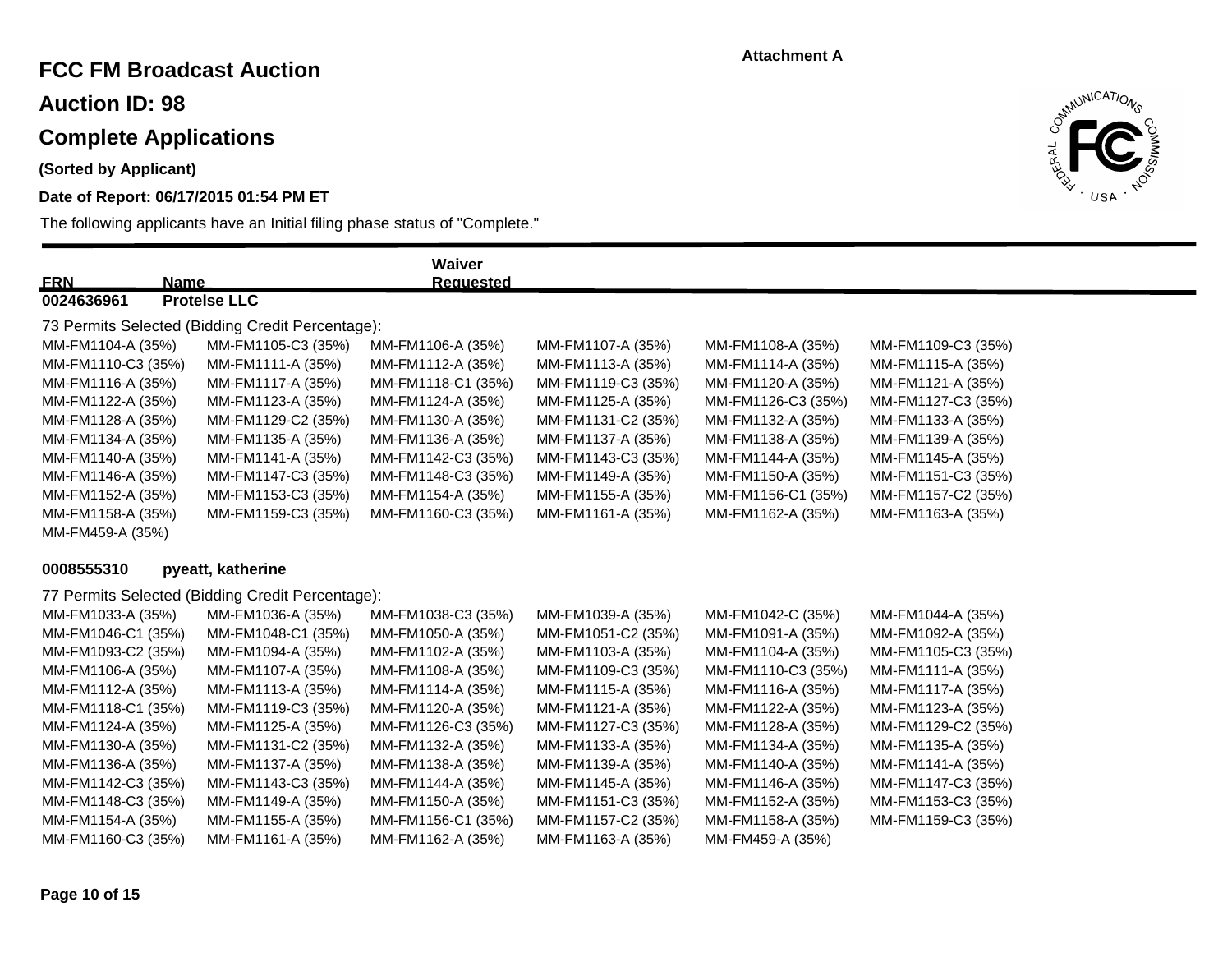# **FCC FM Broadcast Auction**

**Auction ID: 98**

# **Complete Applications**

**(Sorted by Applicant)**

## **Date of Report: 06/17/2015 01:54 PM ET**



|                                                                      | Waiver                                    |
|----------------------------------------------------------------------|-------------------------------------------|
| Radio Ranch, LLC                                                     | <b>Requested</b>                          |
| 3 Permits Selected (Bidding Credit Percentage):                      |                                           |
| MM-FM1119-C3 (0%)<br>MM-FM1050-A (25%)                               | MM-FM1131-C2 (25%)                        |
| <b>RADIORAMA LLC</b>                                                 |                                           |
| 131 Permits Selected (Bidding Credit Percentage):                    |                                           |
| Red River Radio, Inc.                                                |                                           |
| 1 Permit Selected (Bidding Credit Percentage):<br>MM-FM1065-C3 (35%) |                                           |
| <b>Red Wolf Broadcasting</b><br>Corporation                          |                                           |
| 1 Permit Selected (Bidding Credit Percentage):<br>MM-FM1166-B (0%)   |                                           |
|                                                                      |                                           |
| 1 Permit Selected (Bidding Credit Percentage):<br>MM-FM1165-C (0%)   |                                           |
|                                                                      |                                           |
| Rio Grande Bible Institute, Inc.                                     |                                           |
|                                                                      | <b>Name</b><br>Redrock Broadcasting, Inc. |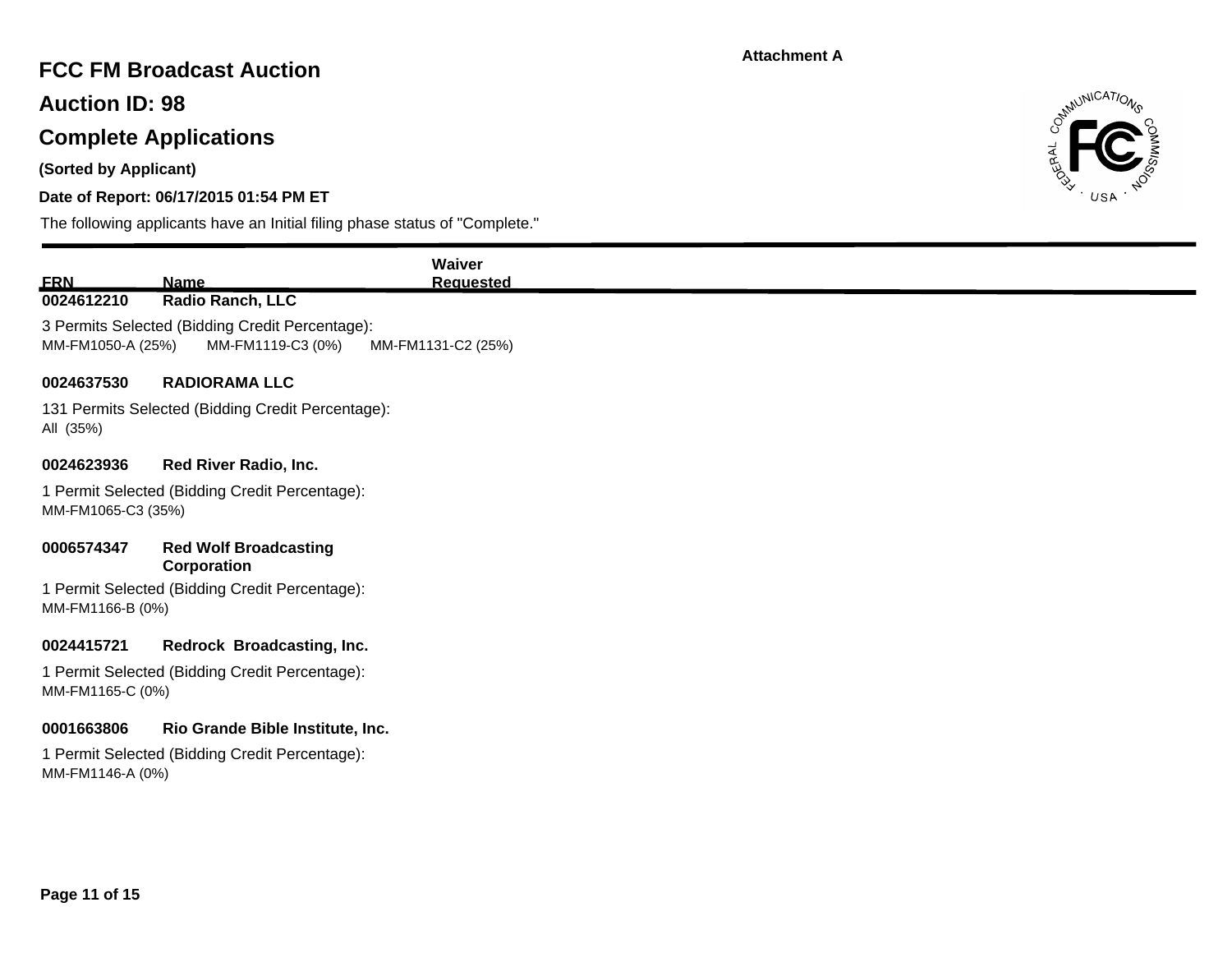# **FCC FM Broadcast Auction**

**Auction ID: 98**

# **Complete Applications**

**(Sorted by Applicant)**

## **Date of Report: 06/17/2015 01:54 PM ET**



|                    |                                                                     | Waiver           |
|--------------------|---------------------------------------------------------------------|------------------|
| <b>ERN</b>         | <b>Name</b>                                                         | <b>Requested</b> |
| 0024627218         | Rodriguez, Nelson                                                   |                  |
| MM-FM1076-A (35%)  | 1 Permit Selected (Bidding Credit Percentage):                      |                  |
| 0024314403         | <b>Rubin Broadcasting, Inc.</b>                                     |                  |
| All (25%)          | 131 Permits Selected (Bidding Credit Percentage):                   |                  |
| 0022438915         | <b>Ruckus Radio, LLC</b>                                            |                  |
| MM-FM1084-C2 (35%) | 1 Permit Selected (Bidding Credit Percentage):                      |                  |
| 0023542277         | <b>Rufus Resources, LLC</b>                                         |                  |
| MM-FM1109-C3 (0%)  | 3 Permits Selected (Bidding Credit Percentage):<br>MM-FM1121-A (0%) | MM-FM1158-A (0%) |
| 0019035468         | Salazar, Peter J                                                    |                  |
| MM-FM1109-C3 (0%)  | 1 Permit Selected (Bidding Credit Percentage):                      |                  |
| 0022053334         | <b>Screen Door Broadcasting, LLC</b>                                |                  |
| All (25%)          | 131 Permits Selected (Bidding Credit Percentage):                   |                  |
| 0024634503         | <b>Sisters Radio, LLC</b>                                           |                  |
| MM-FM1086-A (35%)  | 1 Permit Selected (Bidding Credit Percentage):                      |                  |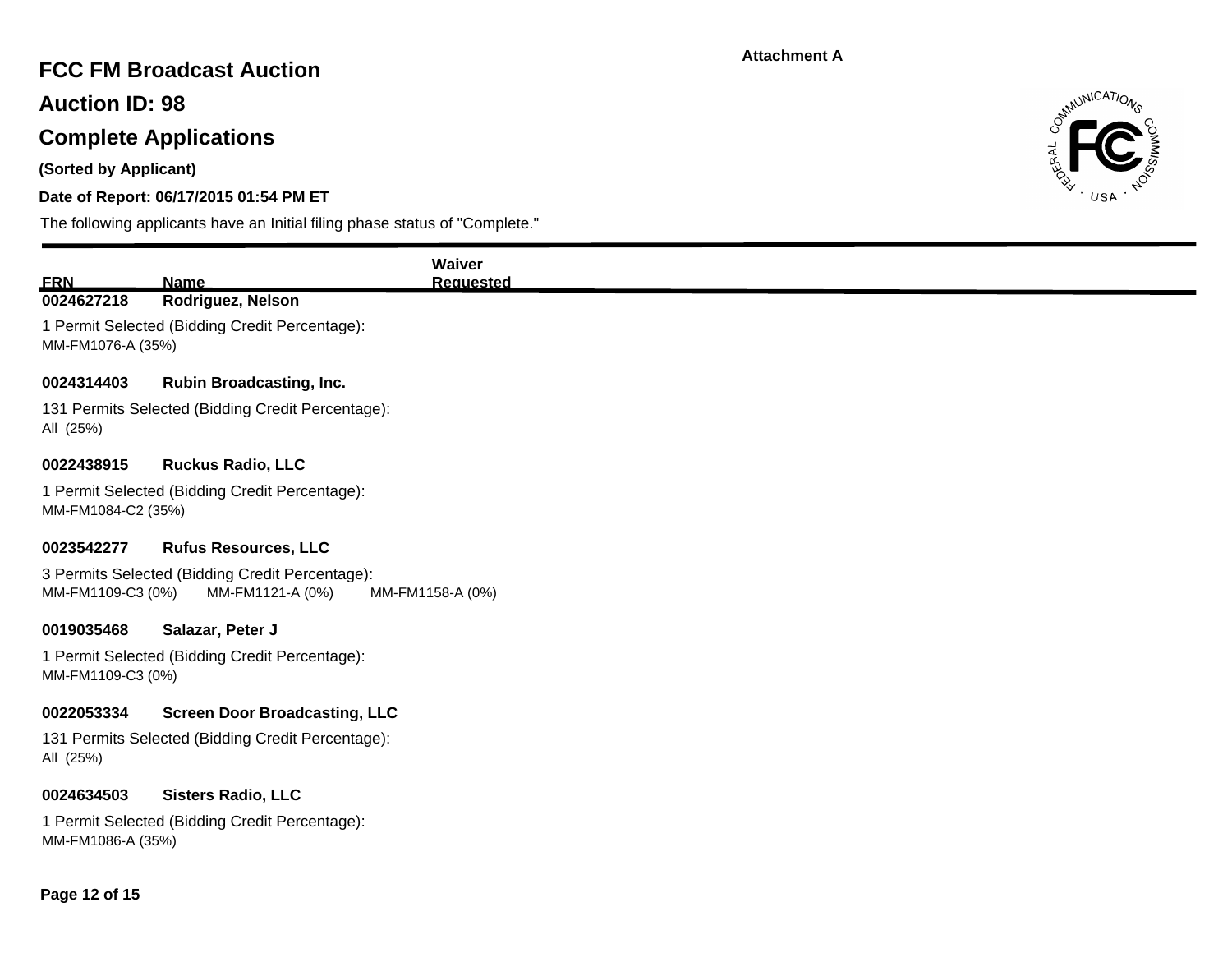# **FCC FM Broadcast Auction**

**Auction ID: 98**

# **Complete Applications**

**(Sorted by Applicant)**

## **Date of Report: 06/17/2015 01:54 PM ET**



| <b>ERN</b>                                                                                                   | <b>Name</b>                                       | Waiver<br><b>Requested</b> |  |
|--------------------------------------------------------------------------------------------------------------|---------------------------------------------------|----------------------------|--|
| 0020593687                                                                                                   | Smith, John                                       |                            |  |
| All (35%)                                                                                                    | 131 Permits Selected (Bidding Credit Percentage): |                            |  |
| 0004986485                                                                                                   | <b>SSR Communications, Inc.</b>                   |                            |  |
| All (25%)                                                                                                    | 131 Permits Selected (Bidding Credit Percentage): |                            |  |
| 0024630790                                                                                                   | Stewart, Dorrana L                                |                            |  |
| 1 Permit Selected (Bidding Credit Percentage):<br>MM-FM978-C3 (35%)                                          |                                                   |                            |  |
| 0024636805                                                                                                   | <b>Summit Broadcasting II LLC</b>                 |                            |  |
| All (35%)                                                                                                    | 131 Permits Selected (Bidding Credit Percentage): |                            |  |
| 0014465546                                                                                                   | <b>Tackett-Boazman Broadcasting LP</b>            |                            |  |
| 3 Permits Selected (Bidding Credit Percentage):<br>MM-FM1036-A (0%)<br>MM-FM1150-A (0%)<br>MM-FM1151-C3 (0%) |                                                   |                            |  |
| 0003778743                                                                                                   | <b>Telesouth Communications, Inc.</b>             |                            |  |
| MM-FM1086-A (0%)                                                                                             | 1 Permit Selected (Bidding Credit Percentage):    |                            |  |
| 0020493243                                                                                                   | The ERIE Radio Company, LLC                       |                            |  |
| MM-FM1090-A (25%)                                                                                            | 1 Permit Selected (Bidding Credit Percentage):    |                            |  |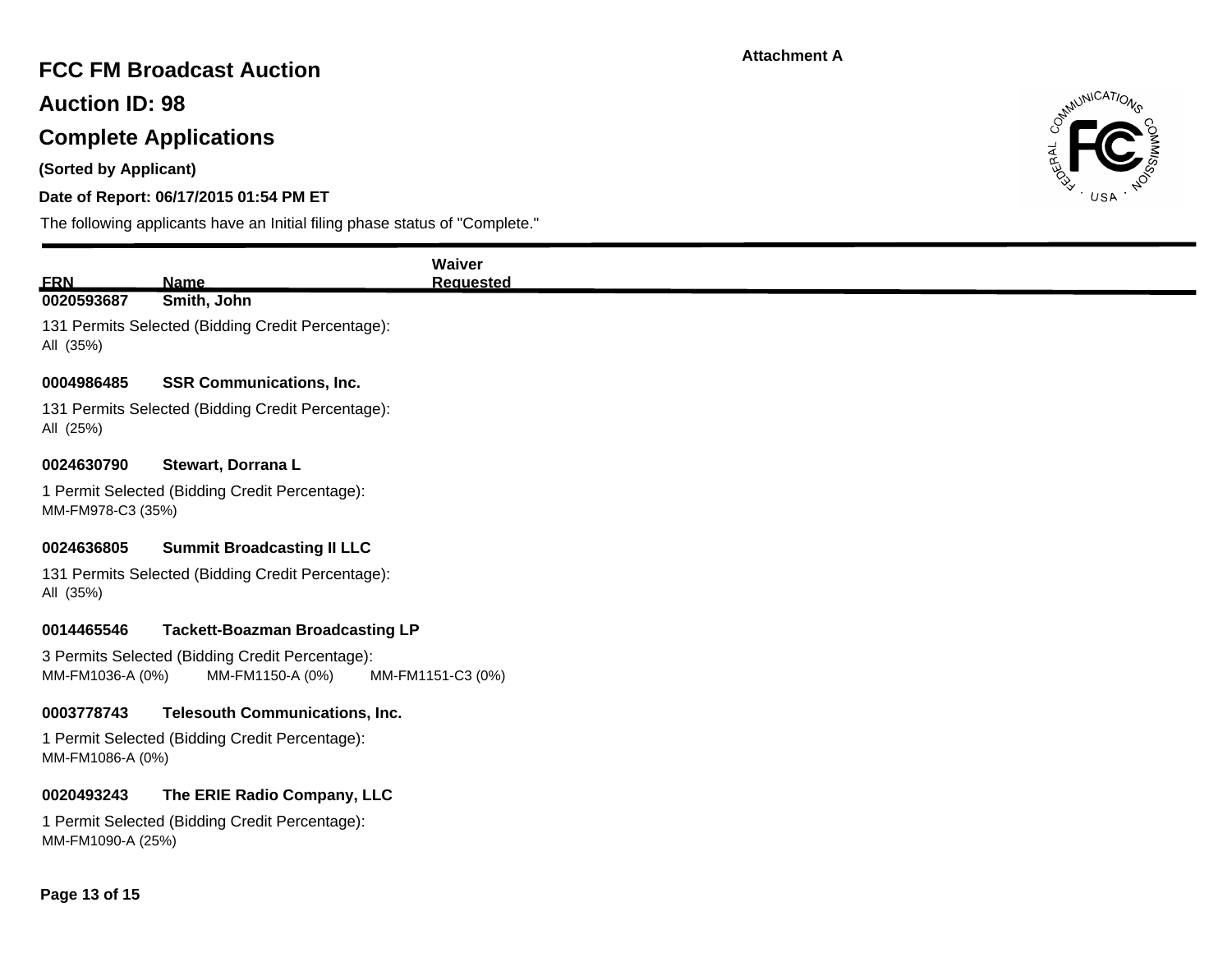# **FCC FM Broadcast Auction**

**Auction ID: 98**

# **Complete Applications**

**(Sorted by Applicant)**

## **Date of Report: 06/17/2015 01:54 PM ET**



|                                                                                                                                      |                                                                       | Waiver             |  |  |  |  |
|--------------------------------------------------------------------------------------------------------------------------------------|-----------------------------------------------------------------------|--------------------|--|--|--|--|
| <b>ERN</b>                                                                                                                           | Name                                                                  | <b>Requested</b>   |  |  |  |  |
| 0019258300                                                                                                                           | The Packer Radio Project, LLC                                         |                    |  |  |  |  |
| MM-FM1075-A (25%)                                                                                                                    | 1 Permit Selected (Bidding Credit Percentage):                        |                    |  |  |  |  |
| 0022410583                                                                                                                           | <b>Torres Media Group, LLC</b>                                        |                    |  |  |  |  |
| All (25%)                                                                                                                            | 131 Permits Selected (Bidding Credit Percentage):                     |                    |  |  |  |  |
| 0024229072                                                                                                                           | <b>Township Media, LLC</b>                                            |                    |  |  |  |  |
| MM-FM1119-C3 (35%)                                                                                                                   | 3 Permits Selected (Bidding Credit Percentage):<br>MM-FM1126-C3 (35%) | MM-FM1131-C2 (35%) |  |  |  |  |
| 0011348109                                                                                                                           | <b>United States CP, LLC</b>                                          |                    |  |  |  |  |
| All (0%)                                                                                                                             | 131 Permits Selected (Bidding Credit Percentage):                     |                    |  |  |  |  |
| 0023126022                                                                                                                           | University of the Virgin Islands                                      |                    |  |  |  |  |
| MM-FM1166-B (0%)                                                                                                                     | 1 Permit Selected (Bidding Credit Percentage):                        |                    |  |  |  |  |
| 0024628091                                                                                                                           | Vazquez, Maria I                                                      |                    |  |  |  |  |
| 1 Permit Selected (Bidding Credit Percentage):<br>MM-FM1166-B (35%)                                                                  |                                                                       |                    |  |  |  |  |
| 0022407175                                                                                                                           | <b>Vibrant Enterprises, LLC</b>                                       |                    |  |  |  |  |
| 4 Permits Selected (Bidding Credit Percentage):<br>MM-FM1063-A (35%)<br>MM-FM1065-C3 (35%)<br>MM-FM1080-A (35%)<br>MM-FM1083-A (35%) |                                                                       |                    |  |  |  |  |